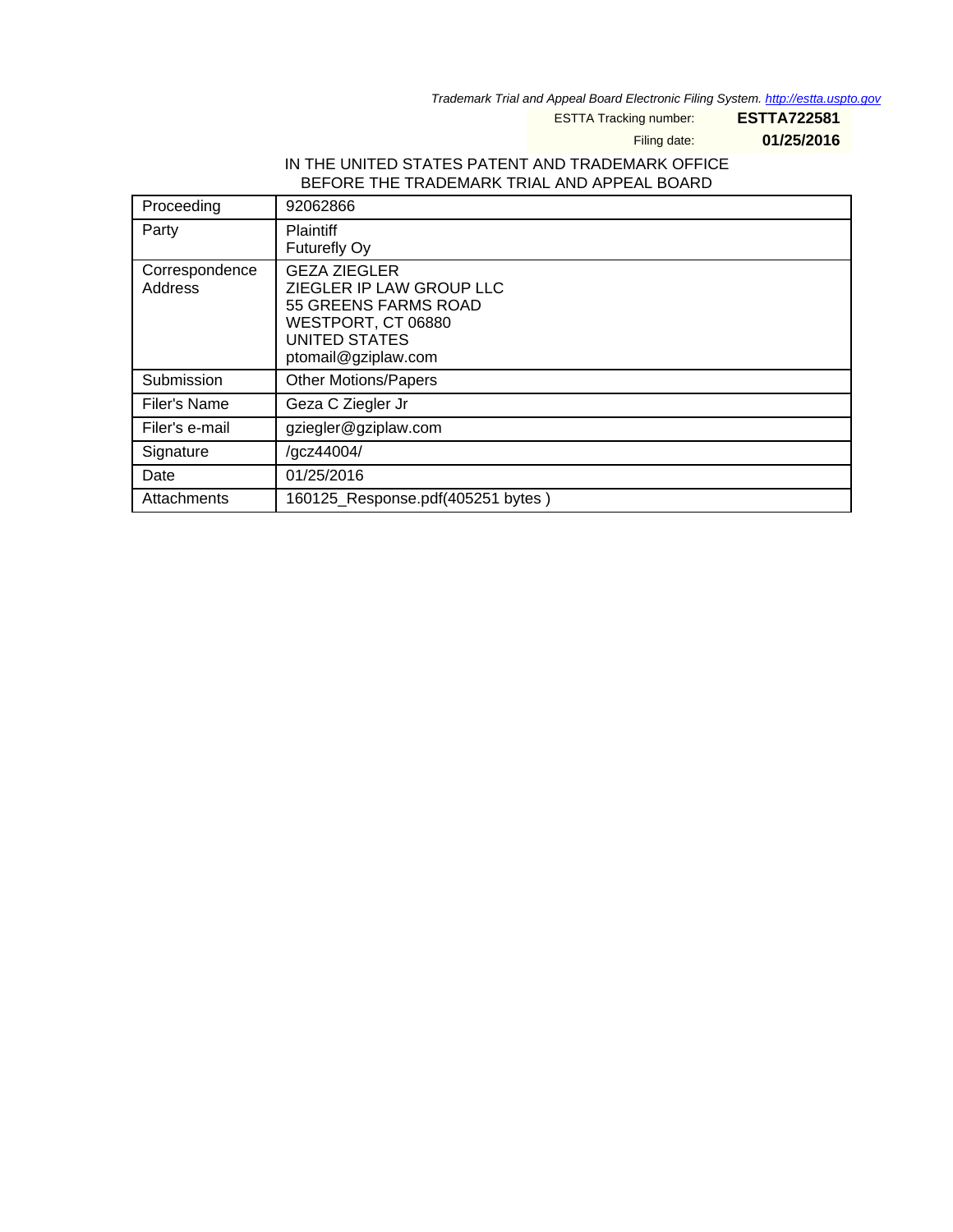### IN THE UNITED STATES PATENT AND TRADEMARK OFFICE BEFORE THE TRADEMARK TRIAL AND APPEAL BOARD

| In the matter of Registration No. 4,242,066    |
|------------------------------------------------|
| For the design mark with literal elements RAWR |
| Date Registered 11/13/2012                     |
| Cancellation No. 92062866                      |
|                                                |

# **Plaintiff's Response to Defendant's Motion for an Extension of Time To Answer**

COME NOW the Plaintiff, by and through its attorneys of record, and hereby respond in opposition to Defendant's Motion for an Extension of Time to Answer filed herein on January 20, 2016. In opposition thereto, Plaintiff submits the following:

## **Statement of Facts**

- 1. Plaintiff filed its Petition to Cancel with the Trademark Trial and Appeal Board on December 17, 2015 and served process on the Defendant on the same date.
- 2. The TTAB issued an Institution Notice and Trial Order on December 28, 2015, which provided that an answer to the Plaintiff's Petition to Cancel is due on February 6, 2016.
- 3. Defendant has filed a Motion for an Extension of Time to Answer requesting a sixty (60) day extension for the answer to be due on April 6, 2016.
- 4. Defendant did not contact Plaintiff to obtain consent for the Motion for an Extension of Time to Answer or otherwise discuss any extension of time to file.
- 5. Plaintiff does not consent to Defendant's Motion for an Extension of Time to Answer, and for the reasons set forth herein requests that the TTAB deny Defendant's request.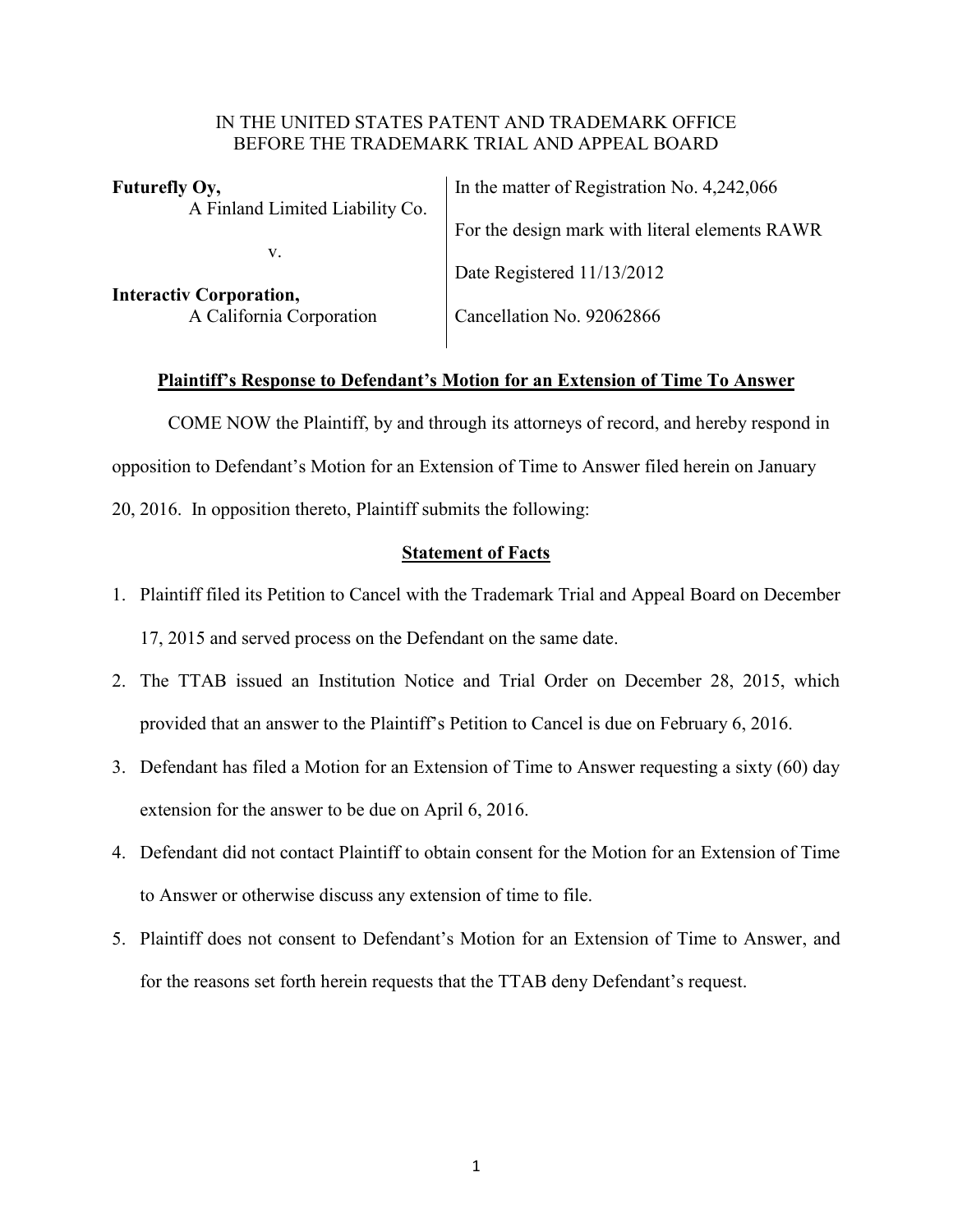#### **Argument**

- 6. Defendant has requested the extension of time for "additional time to investigate the claim." The claims set forth in the Petition for Cancellation are based on Plaintiff's belief and knowledge that Defendant has not used the mark RAWR in commerce. The standard for granting a motion for the extension of time is "good cause." Here, Defendant has all of the information regarding the use of the Mark in its possession. Therefore, Defendant should reasonably be able to file an Answer to the Complaint within the forty (40) days the TTAB provided. Here, Defendant's claim for the need for additional time to investigate does not seem to be a basis for good cause.
- 7. Furthermore, Plaintiff has an application for the mark the RAWR pending which is subject to an Office Action based on the Defendant's registration. A delay in the timing of the Cancellation proceeding would irreparably harm Plaintiff. The TTAB has set the time for filing an Answer at forty (40) days to provide ample time for defendants.
- 8. WHEREFORE, Plaintiff respectfully requests that the TTAB deny Defendant's Motion for an Extension of Time to Answer. For the reasons set forth herein, Plaintiff specifically requests that the TTAB retain February 6, 2016, as the Time to Answer.

Please direct all correspondence to Geza Ziegler at the address set forth below.

Respectfully submitted,

Geo Freda

Geza Ziegler Ziegler IP Law Group LLC 55 Greens Farms Road Westport, CT 06880

Attorneys for Plaintiff Dated: January 25, 2016

Na C Prage

Nancy C. Prager, Esq. Prager Law, LLC 3355 Lenox Rd. Suite 750 Atlanta, GA 30326